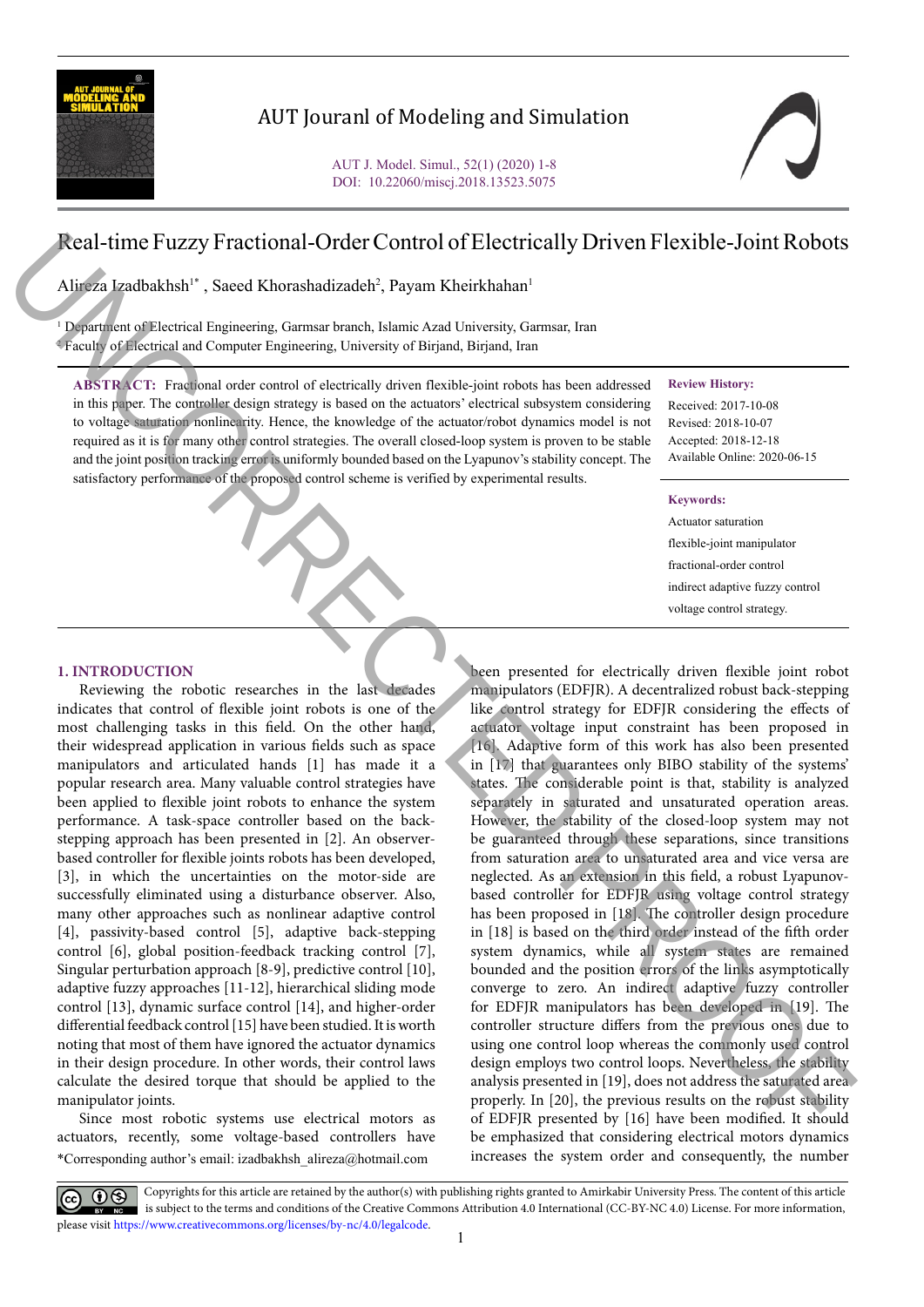of required feedbacks will be increased. Moreover, actuator saturation is another challenging issue, which should be taken into consideration in the controller design, since it imposes additional nonlinearities to the closed-loop system [21-22]. To the best of our knowledge, there are very few works in the control literature, which deal with the actuator saturation in voltage-based control of flexible joint manipulators. Thus, the contributions of this paper are designing a suitable voltagebased controller for flexible joint manipulators to consider the actuator saturation problem.

Studying the literature on the field of adaptive and robust control in recent years, remains no doubt that uncertainty estimation and compensation play the key role in improving the controller performance [23-25]. At the heart of this area is the Stone-Weierstrass theorem [26]. Many advances and successes in neuro-fuzzy control of complicated uncertain nonlinear multivariable systems owe to this fundamental theorem and during the last few decades, numerous neuro-fuzzy control structures for various systems have been presented [27-29]. The reason for these widespread applications of neuro-fuzzy systems may be the fact that with the help of Stone-Weierstrass theorem, determination of the regressor matrices can be avoided. However, fractional order control of electrically driven flexible joint robots using voltage control strategy remains as an open problem.

In this paper, we are going to address an indirect adaptive fuzzy fractional-order control for EDFJR considering to actuator input constraint. The controller design is not dependent on the dynamics of the actuators and manipulators, thus is a model-free controller. The overall closed-loop system is proven to be stable and the joint position tracking errors are uniformly bounded based on the Lyapunov stability concepts. Most of previous approaches proposed for position control of flexible joint electrically driven robots (FJER) utilize back-stepping or back-stepping-liked control strategy which requires convergence of internal signals to their desired values called as fictitious control signals [20]. This strategy is complicated and time consuming, whereas each joint of the robot is described by a 5th-order cascade differential equation. Therefore, as studied in this paper, the best idea is focusing on the convergence of the system output and meanwhile guaranteeing boundedness of other states (internal signals). Consequently, the control law dimension and its implementation costs are reduced. This is the main problem which has been considered in the proposed approach. Consideration of the space of a significant between  $\epsilon$  that is a second of the space of a significant between  $\epsilon$  that is a second of the space of a significant problem is a significant between  $\epsilon$  the space of a sign

The rest of this paper is as follows. In section 2, the model of an *n*-link flexible joint robot manipulator is described. In section 3, the indirect adaptive fuzzy fractional-order controller is presented. The stability analysis is also discussed in this section. In section 4, some experimental results are illustrated and finally, some conclusions are given in Section 5. Note that, throughout this paper, we present the vectors and matrices in bold form.

#### **2. ROBOT DYNAMICS**

The dynamics of an electrically driven flexible-joint robot can be described by

$$
\mathbf{D}(\mathbf{q})\ddot{\mathbf{q}} + \mathbf{C}(\mathbf{q}, \dot{\mathbf{q}})\dot{\mathbf{q}} + \mathbf{g}(\mathbf{q}) = \mathbf{K}(\mathbf{r}\boldsymbol{\theta}_m - \mathbf{q})
$$
\n(1)

$$
\mathbf{J}\ddot{\mathbf{\Theta}}_m + \mathbf{B}\dot{\mathbf{\Theta}}_m + \mathbf{r}\mathbf{K}(\mathbf{r}\mathbf{\theta}_m - \mathbf{q}) = \mathbf{K}_m \mathbf{I}_a \tag{2}
$$

$$
\mathbf{RI}_a + \mathbf{Li}_a + \mathbf{K}_b \hat{\mathbf{\theta}}_m = \mathbf{v}(t)
$$
 (3)

where  $\mathbf{q}$  is the *n*-vector or joint angles,  $\mathcal{D}(\mathbf{q})$  is and Coriolis forces,  $g(q)$  is the gravitational forces vector,  $\lambda$  is the gravitational forces vector,  $\lambda$  $\hat{\mathbf{e}}_m$  is the *n*-vector of motor angles,  $\mathbf{I}_a$  is the *n*-vector of input voltage to the actuators.  $J, B, r, K_m, L, R, K_b$ and **K**, are  $n \times n$  constant diagonal matrices of actuator inertias, damping, gear-box ratio, torque constant, electrical internationally going the same, the containing international<br>stiffness measuring estimate, back-emf effects, and joint  $\frac{d}{dx}$ where  $q$  is the *n*-vector of joint angles,  $D(q)$  is the  $n \times n$  inertia matrix,  $C(q,\dot{q})\dot{q}$  is the *n*-vector of centrifugal motor armature current, and  $\mathbf{v}(t)$  is the *n*-vector control stiffness, respectively.

#### 3 INDIRECT ADAPTIVE ELIZZY ER ACTIONAL ORD  $\text{CONTROL}$ **3. INDIRECT ADAPTIVE FUZZY FRACTIONAL-ORDER**

Equations (1)-(3) represent a fifth-order highly nonlinear difficult. To cope with this problem, an indirect adaptive fuzzy fractional-order controller is developed based on the actuators' electrical subsystem and using voltage control strategy. The controller design procedure start by adding and subtracting the Caputo fractional derivative of the joint position variable,  ${}_{t_0}^{C}D_t^{\alpha}q(t)$ , to the left hand side of Equation  $\overline{a}$ (3) in decentralized form as dynamic system that makes the control problem extremely<br>
discussed that makes the control problem extremely

$$
{}_{t_0}^{C}D_t^{\alpha}q(t) - {}_{t_0}^{C}D_t^{\alpha}q(t) + RI_a + L\dot{I}_a + K_b\dot{\theta}_m = \mathbf{V}(t)
$$
 (4)

**C**<br>Where **the U.S. in the left hand side of Equation (3) in the left hand side of Equation (3) in the left hand side of Equation (3) in the left hand side of Equation (3) in the left hand side of Equation (3) in the left of \mathcal{L}**  $\mathbf{W}$  band side of  $\mathbf{W}$  $\mathcal{L}$  and  $\mathcal{L}$ 

 $\overline{0}$ 

$$
\int_{t_0}^{C} D_t^{\alpha} q(t) = \frac{1}{\Gamma(n-\alpha)} \int_{t_0}^{t} \frac{q^{(n)}(\tau)}{(t-\tau)^{\alpha-n+1}} d\tau. \quad \forall t_0
$$
 (5)

represents the Caputo fractional derivative of order  $\alpha \in \mathfrak{R}^+$ , and  $\Gamma(n)$  denotes the famous Gamma function with represents the Caputo fractional derivative of order  $n = \min\{k \in \mathbb{N} / k > \alpha\}$  [30]. Let us define  $F(I_a, \dot{I}_a, \dot{\theta}_m, \frac{C}{t_0} D_t^{\alpha} q(t))$ , called residual uncertainty as

$$
F(I_a, \dot{I}_a, \dot{\theta}_m, \, \zeta_0 D_t^{\alpha} q(t)) = RI_a + L\dot{I}_a + K_b \dot{\theta}_m - \zeta_0 D_t^{\alpha} q(t) \tag{6}
$$

Equation (4) can be rewritten as follows

$$
{}_{t_0}^C D_t^{\alpha} q(t) + F(I_a, \dot{I}_a, \dot{\theta}_m, {}_{t_0}^C D_t^{\alpha} q(t)) = \mathbf{v}(t)
$$
\n(7)

From practical point of view, the range of actuator input may limit by some upper and lower bound [20]. Suppose that the input limitation is described as

$$
v(t)=sat(u(t))=\begin{cases} \xi_u & ;u(t)>\xi_u\\ u(t) & ;-\xi_u\leq u(t)\leq \xi_u\\ -\xi_u & ;u(t)<-\xi_u \end{cases}
$$
(8)

where  $v(t)$  represents the actual actuator input, sat( $u(t)$ ) ∈  $\Re$  represents the saturation function,  $u(t)$  represents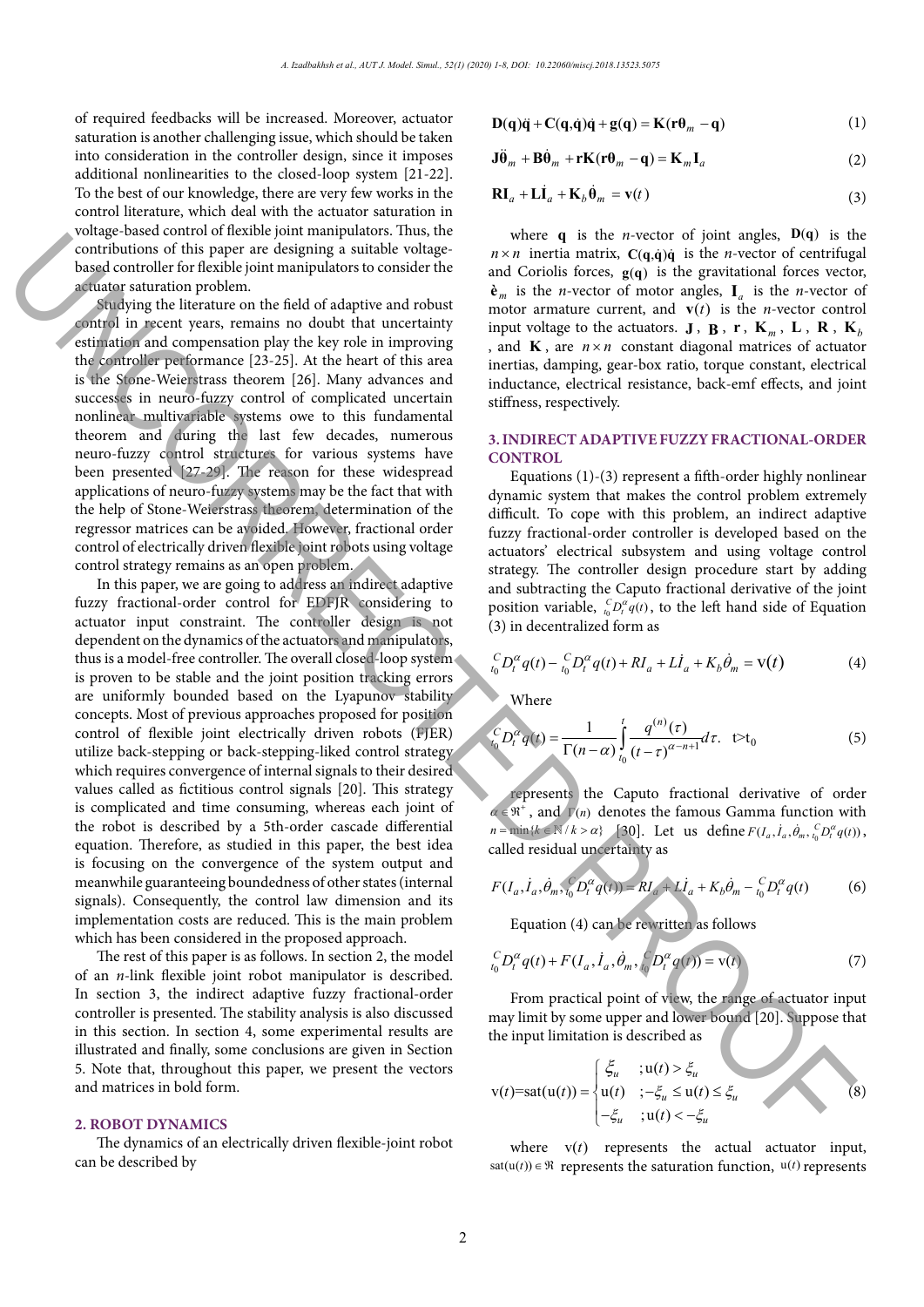the controller output, and  $\xi_{\mu} > 0$  denotes the maximum admissible voltage of the motor. When controller output falls outside linear range of the actuator operation, actuator saturation occurs. The non-implemented control signal by the device, denoted as  $dzn(u(t), \xi_u)$ , is then given by [31, 32]

$$
\text{d}2n(u(t), \xi_u) = u(t) - \text{sat}(u(t))\tag{9}
$$

Now, substituting (8) into (7), and using (9), it follows that

$$
{}_{t_0}^C D_t^{\alpha} q(t) + F(I_a, \dot{I}_a, \dot{\theta}_m, {}_{t_0}^C D_t^{\alpha} q(t)) = u(t) - d_{\text{Zn}}(u(t), \xi_u)
$$
 (10)

**Remark 1:** Equation (8) indicates that the motor voltage is bounded, i.e,  $\mathbf{1}.\mathbf{1}.\mathbf{e}$  $\bullet$  ,  $\bullet$  ,  $\bullet$ *C*  $\sim$ *t* the positive definition of  $\mathbf{r}$  $i.e.$ 

and the contract of the contract of

$$
|\mathbf{v}(t)| \leq \xi_u \tag{11}
$$

As a result, the variables  $I_a$ ,  $\dot{I}_a$ , and  $\dot{\theta}_m$  are upper bounded as  $\xi_1$ ,  $\xi_j$  and  $\xi_{\hat{\theta}_m}$ , respectively [31].<br>The considerable noint is that the uncertain term

The considerable point is that the uncertain term The considerable point is that the uncertain term<br> $F(I_a, i_a, \dot{\theta}_m, \frac{c}{b}D_i^{\alpha}q(t))$  cannot be evaluated directly, since the actual values of the motor dynamic parameters are unknown. actual values or the motor dynamic parameters are unknown.<br>Under these circumstances, indirect adaptive fuzzy fractionalorder control with a set of tunable parameters is employed France control with a comparison with its comparison with its mechanical time comproy can be constant. follows: addition, *<sup>a</sup> I* might be noisy. As a result, using *<sup>a</sup> I* addition, *<sup>a</sup> I* might be noisy. As a result, using *<sup>a</sup> I*

$$
u(t) = \binom{C}{t_0} \frac{p^{\alpha}}{t} q_d(t) + k_p (q_d(t) - q(t))
$$
  
+  $\hat{F}(I_a, \dot{I}_a, \dot{\theta}_m, \binom{C}{t_0} \frac{p^{\alpha}}{t} q(t))$  (12)

measurement in the controller is not recommended.

where  $q_d(t)$  is the desired trajectory,  $k_p$  is a positive control where  $q_d(t)$  is the desired differently,  $\kappa_p$  is a positive control gain, and  $\hat{F}(I_a, I_a, \dot{\theta}_m, \frac{c}{b} D_i^a q(t))$  is a fuzzy system to estimate the function  $F(I_a, i_a, \dot{\theta}_n, {}^C_a D^{\alpha} q(t))$ . Purposefully,  $\hat{F}(I_a, \dot{\theta}_n, {}^C_a D^{\alpha} q(t))$ excludes  $i_a$  since the electrical time constant of the DC motor is ignorable in comparison with its mechanical time constant. In addition,  $i_a$  might be noisy. As a result, using  $\hat{I}_a$  measurement in the controller is not recommended. Now,  $\hat{I}_a$ substituting (12) into (10) yields

$$
{}_{t_0}^{C}D_t^{\alpha}e(t) + k_p e(t) = F - \hat{F} + \text{d}z_n(u(t), \xi_u)
$$
\n(13)

Where  $f(t)$  $\overline{v}$  rules  $\overline{v}$  $\epsilon$  for each function  $\epsilon$  in put. Consequently, there are 27 function  $\epsilon$ 

$$
e(t) = q_d(t) - q(t) \tag{14}
$$

represents joint position tracking error. Consider the inputs of fuzzy system  $x_1$ ,  $x_2$ , and  $x_3$  as joint position track

$$
x_1 = I_a, \ \ x_2 = \dot{\theta}_m, \ \ x_3 = \frac{C}{t_0} D_t^{\alpha} q(t) \tag{15}
$$

Suppose that three membership functions are defined for each fuzzy input. Consequently, there are 27 fuzzy rules. Consider the linguistic fuzzy rules as

*Rule l*: if 
$$
x_1
$$
 is  $A_l$  and  $x_2$  is  $B_l$  and  
 $x_3$  is  $C_l$  Then  $\hat{F}$  is  $D_l$  (16)

in which *Rule l* denotes the *lth* fuzzy rule for *l*=1,…,27. In the *lth* rule, the fuzzy variables  $x_1$ ,  $x_2$ ,  $x_3$  and  $\hat{F}$ , will be evaluated by the fuzzy membership functions  $A_l$ ,  $B_l$ ,  $C_l$ , and  $D_l$ . Three membership functions P, Z, and N are given to the inputs  $x_1$ ,  $x_2$ , and  $x_3$  in the operating range of the system. The mathematic equations of membership functions 2 for the input  $x_1$  are  $-$ 

$$
\mu_Z(x_1) = \exp\left(-\frac{x_1^2}{2\sigma^2}\right), \sigma = 0.3
$$
\n
$$
\mu_P(x_1) = \begin{cases}\n0 & x < 0 \\
1 - \mu_Z(x_1) & x \ge 0\n\end{cases},
$$
\n
$$
\mu_N(x_1) = \begin{cases}\n0 & x > 0 \\
1 - \mu_Z(x_1) & x \le 0\n\end{cases}
$$
\n(17)

These functions are plotted in Fig. 1. Similarly, the membership functions for the inputs  $x_2$ , and  $x_3$  have been defined. Also, the membership functions for the output  $\hat{F}$ are in the form of

$$
\mu_{D_l}(\hat{F}) = \exp(-\frac{(\hat{F} - \hat{y}_l)^2}{2\sigma^2})
$$
\n(18)

in which  $\hat{y}_l$  is the center of  $D_l$ . According to [19],  $\hat{F}$  can<br>be represented as be represented as

can be represented as

$$
\hat{F} = \sum_{l=1}^{27} \hat{y}_l \psi_l(x_1, x_2, x_3) = \hat{\mathbf{y}}^T \mathbf{\Psi}(x_1, x_2, x_3)
$$
\n(19)

where  $\hat{\mathbf{y}} = [\hat{y}_1 \quad \dots \quad \hat{y}_{27}]^T$  and  $\mathbf{\psi} = [\psi_1 \quad \dots \quad \psi_{27}]^T$  in which *<sup>l</sup>* is a positive value expressed as which *<sup>l</sup>* is a positive value expressed as which <sup>ψ</sup>*l* is a positive value expressed as



() ( ) () (, ,) *xx x xx x* Fig. 1. Membership functions for the inputs  $x_1$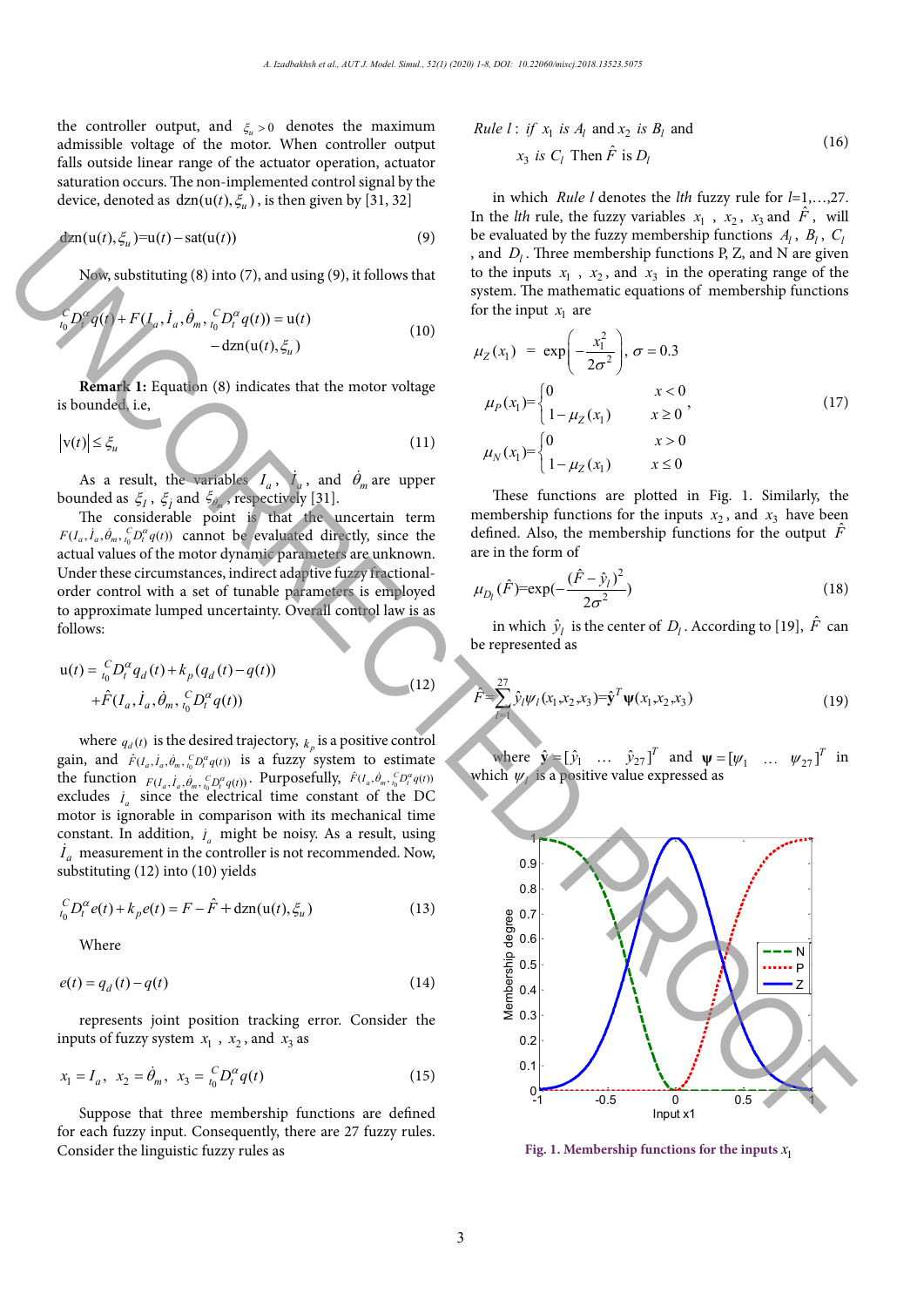

$$
\psi_{I}(x_{1}, x_{2}, x_{3}) = \frac{\mu_{A_{I}}(x_{1})\mu_{B_{I}}(x_{2})\mu_{C_{I}}(x_{3})}{\sum_{l=1}^{27}\mu_{A_{I}}(x_{1})\mu_{B_{I}}(x_{2})\mu_{C_{I}}(x_{3})}
$$
\n(20)\nwhere  $\kappa = 1 - \frac{\xi_{1}}{\max\{1\}}$   
\n**Proof:** Suppose [-max{*u*(*t*)}, max{*u*(*t*)}]

obtains the closed loop system as  $\mathcal{L}$ 

 $N_{\rm eff}$  and (21) and (21) to equations (13) to equations (13) to equations (13) to equation (13) to equation (13) to equation (13) to equation (13) to equation (13) to equation (13) to equation (13) to equation (13) to e

It is obvious that  $\mu_A, \mu_{B_i}, \mu_{C_i} \in (0,1]$ . As a result we have:  $|dzn(u(t), \xi_u)| \le \kappa |u|$  $|\psi_1(x_1, x_2, x_3)| \le 1$  for  $l=1,...,27$ . Therefore, vector  $\psi = [\psi_1 \dots \psi_{27}]^T$ is bounded.

According to the universal approximation property of gives fuzzy systems, F can be represented by

$$
F = \mathbf{y}^T \psi(x_1, x_2, x_3) + \varepsilon \tag{21}
$$

where  $\mathbf{y} = [y_1 \dots y_{27}]^T$  is an optimal weighting vector, and  $\varepsilon$  denotes the bounded approximation error. Now, applying Equations  $(19)$  and  $(21)$  to equation  $(13)$  obtains the closed loop system as **Assumption 2:** The motor parameters *R* , *L* , and *Kb*

$$
{}_{t_0}^C D_t^{\alpha} e(t) + k_p e(t) = \tilde{\mathbf{y}}^T \mathbf{\Psi}(x_1, x_2, x_3) + \varepsilon + \mathrm{d}\mathbf{z} \mathbf{n}(\mathbf{u}(t), \xi_u)
$$
 (22)

where expression  $\tilde{\mathbf{y}} = \mathbf{y} - \hat{\mathbf{y}}$  represents the difference between actual and estimated value of weighting vectors. is

## $\mathbf{b}$ . I. Stability analysis **3.** 1. Stability analysis

To proceed with subsequent stability analysis, the following 3. **1. Stability analysis** enforced. lemma is required. First, the following three assumptions are

order derivatives are continuous and uniformly bounded. orced.<br>**Assumption 1:** The desired trajectory and its fractional-

**hassumption 2:** The motor parameters  $R$ ,  $L$ , and  $K_b$  are Assumption 2. The motor parameters  $\hat{R}$ ,  $\hat{B}$ , and  $\hat{R}$ <sub>*p*</sub> are assumed to be bounded from above and below. That is

$$
\underline{r_a} \leq R \leq \overline{r_a} \qquad , \quad \underline{l_a} \leq L \leq \overline{l_a} \qquad , \quad \underline{k_b} \leq K_b \leq \overline{k_b}
$$

where where  $\left(\cdot\right)$  and  $\left(\overline{\cdot}\right)$  are positive constants.

**Assumption 3:** The reconstruction error  $\varepsilon$  is bounded, i.e.  $|\varepsilon| < c_c$  with known  $c_c$ . i.e.  $\left|e\right| < \epsilon_{\varepsilon}$  with known  $c_{\varepsilon}$ .<br>Now, we are ready to present the following Lemma **Assumption 3:** The re<br>i.e.  $|\varepsilon| < c_{\varepsilon}$  with known  $c_{\varepsilon}$ .

Now, we are ready to present the following Lemma.

 , , *a a a a b bb r Rr l Ll k K k* , , *a a a a b bb r Rr l Ll k K k* inequality: **Lemma 1.**  $|dzn(u(t), \xi_u)|$  satisfies the following bounding **Proof:** Suppose that up that up the bounds of  $\mathbf{r}$  is within the bounds of  $\mathbf{r}$  is within the bounds of  $\mathbf{r}$ 

$$
\left|\mathrm{d}\mathrm{zn}(\mathrm{u}(t),\xi_u)\right| \leq \frac{\kappa\varsigma}{(1-\kappa)}
$$
\n(23)

where  $\kappa = 1 - \frac{\xi_u}{\max\{u(t)\}}$  is a constant smaller than 1. where  $\frac{k-1-\frac{S_u}{\max\{u(t)\}}}{\max\{u(t)\}}$  is a constant smaller than 1. 0 *<sup>m</sup> aI a b <sup>I</sup> rl k* = + + is a known scalar defined where  $\lambda$ <sup>-1-</sup> $\frac{max\{u(t)\}}{max}$  is a constant smaller than

 $\overline{\mathcal{O}}$  $[-\max\{u(t)\}, \max\{u(t)\}]$ . Then,  $\overline{\phantom{a}}$  (100 *xx xx xx* and the contract of the contract of **Proof:** Suppose that  $u(t)$  is within the bounds of **by the use of the use of**  $\mathbf{u}(t)$  as written the

$$
\left|\mathrm{d}\mathrm{zn}(\mathrm{u}(t),\xi_u)\right| \leq \kappa \left|\mathrm{u}(t)\right| \tag{24}
$$

 $\sigma$   $\sigma$  ivers is satisfied by Fig. 2. This result, together  $(6)$ ,  $(12)$  and  $(22)$ gives  $\sigma$  ives the close the contract of the contract of  $\sigma$  is finded to find the contract of  $\sigma$ 

$$
|dzn(u(t), \xi_u)| \le \kappa \left| \int_{t_0}^C D_t^{\alpha} q_d(t) + k_p (q_d - q) + \hat{F} \right|
$$
  
\n
$$
\le \kappa \left| RI_a + L\dot{I}_a + K_b \dot{\theta}_m \right|
$$
  
\n
$$
+ \kappa \left| dzn(u(t), \xi_u) \right|
$$
\n(25)

that  $\left|RI_a + L\dot{I}_a + K_b\dot{\theta}\right|$ assumption 2. Thus: is a known scalar defined by the use of Remark 1, and<br>assumption 2 Thus: Assume that  $|RI_a + LI_a + K_b \dot{\theta}_m| \leq \varsigma$ , where  $\varsigma = \overline{r}_a \xi_I + \overline{l}_a \xi_I + \overline{k}_b \xi_{\theta_m} > 0$ 

$$
|\mathrm{d}\mathrm{z}\mathbf{n}(\mathbf{u}(t),\xi_u)| \leq \frac{\kappa\varsigma}{(1-\kappa)}
$$

 $(1 - \lambda)$ <br>This completes the proof This completes the proof

To prove the closed loop stability and to find appropriate update law, let us consider the following positive definite To prove the closed loop stability and to find appropriate<br>
under the closed loop stability and to find appropriate  $\frac{1}{\sqrt{2}}$  function

$$
V(e, \tilde{y}) = \frac{1}{2}e^2 + \frac{1}{2}\tilde{y}^TQ\tilde{y}
$$
 (26)

positive definite function Caputo fractional derivative to expression (26) and applying where  $Q \in \mathbb{R}^{27 \times 27}$  is a positive definite matrix. Taking the

Lemma 4 from [33], it follows that  
\n
$$
{}_{t_0}^C D_t^{\alpha} V(e, \tilde{\mathbf{y}}) \le e(t) \, {}_{t_0}^C D_t^{\alpha} e(t) + \tilde{\mathbf{y}}^T \mathbf{Q}_{t_0}^C D_t^{\alpha} \tilde{\mathbf{y}}
$$
\n(27)

the Caputo fractional derivative to expression (26) and  $\mathcal{L}(\mathcal{A})$ Using expression (22) in (27), we have  $\mathcal{L}$  ( ) and  $\mathcal{L}$  dzn(u( ),  $\mathcal{L}$ *D V e k e t et t* − + *y* + **y** + **y** + **y** + **y** + **y** + **y** + **y** + **y** + **y** + **y** + **y** + **y** + **y** + **y** + **y** + **y** + **y** + **y** + **y** + **y** + **y** + **y** + **y** + **y** + **y** + **y** + **y** + **y** + **y** + **y** + **y** + **y** + **y** + **y** + **y** + **y**

**t** the *p*  $\mathbf{p}$   $\mathbf{p}$   $\mathbf{p}$   $\mathbf{p}$   $\mathbf{p}$   $\mathbf{p}$   $\mathbf{p}$   $\mathbf{p}$   $\mathbf{p}$   $\mathbf{p}$   $\mathbf{p}$   $\mathbf{p}$   $\mathbf{p}$   $\mathbf{p}$   $\mathbf{p}$   $\mathbf{p}$   $\mathbf{p}$   $\mathbf{p}$   $\mathbf{p}$   $\mathbf{p}$   $\mathbf{p}$   $\mathbf{p}$   $\mathbf{p}$   $\math$ 

$$
\begin{aligned} \n\binom{C}{t_0} D_t^{\alpha} V(e, \tilde{\mathbf{y}}) &\leq -k_p e^2(t) + |e(t)| \big( \big| \varepsilon \big| + |\mathrm{d} z \mathbf{n}(\mathbf{u}(t), \xi_u)| \big) \\ \n&\quad + \tilde{\mathbf{y}}^T \big( \psi(x_1, x_2, x_3) e(t) - \mathbf{Q}_t \big( D_t^{\alpha} \hat{\mathbf{y}}) \big) \n\end{aligned} \tag{28}
$$

The update law is picked to be

$$
{}_{t_0}^{C}D_t^{\alpha}\hat{\mathbf{y}} = \mathbf{Q}^{-1}\mathbf{\Psi}(x_1,x_2,x_3)e(t)
$$
\n(29)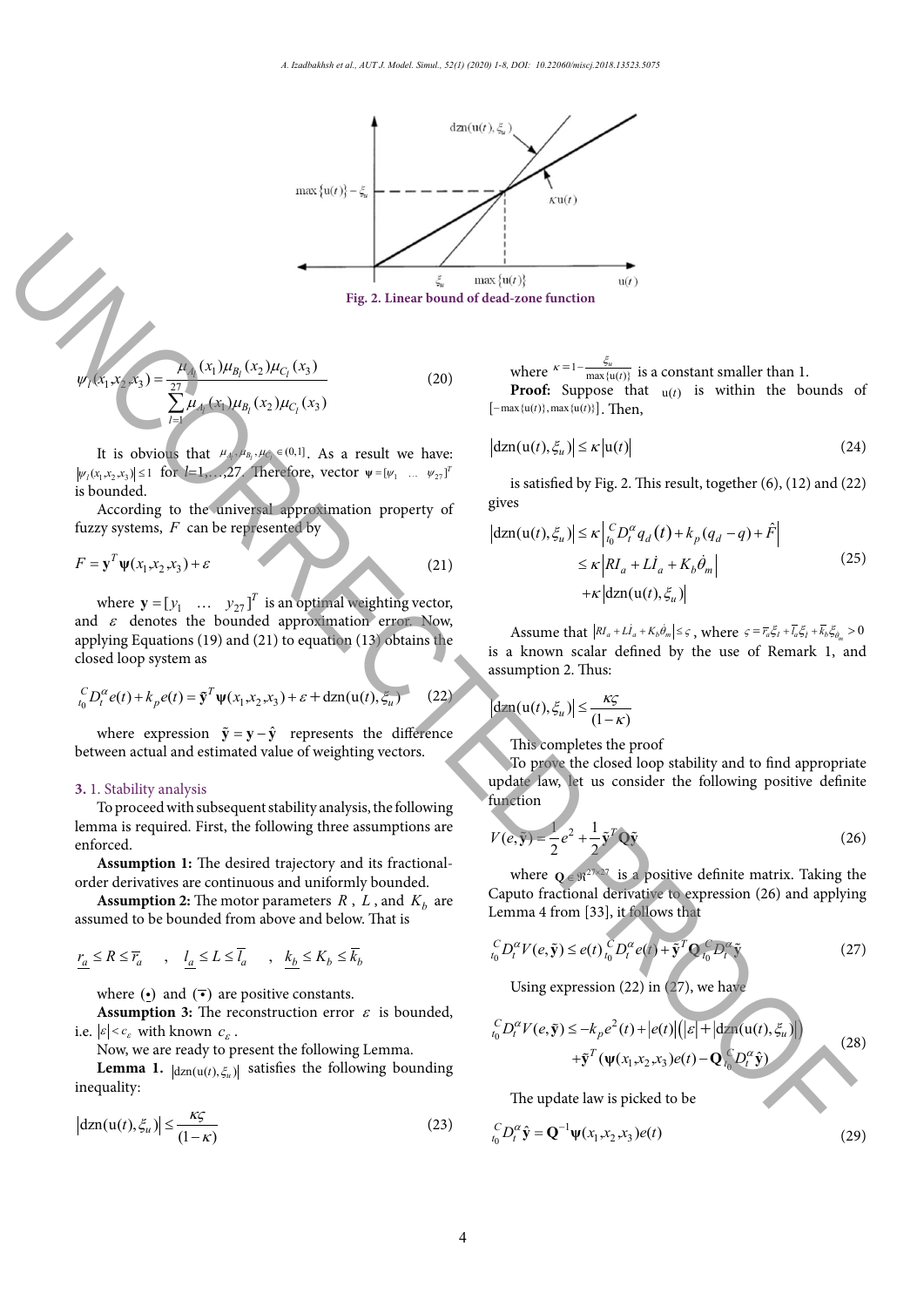

**Fig.3. Experimental setup Fig. 3. Experimental setup**



**Fig.4. Block diagram of the system**

Therefore, (28) can be further written as result, 0 (, )*<sup>C</sup>*

where we have used Lemma 1 and assumption 3. As assumption 3. As assumption 3. As assumption 3. As assumption 3. As assumption 3. As assumption 3. As assumption 3. As assumption 3. As assumption 3. As assumption 3. As assu

where we have used Lemma 1 and assumption 3. As assumption 3. As assumption 3. As assumption 3. As assumption 3. As assumption 3. As assumption 3. As assumption 3. As assumption 3. As assumption 3. As assumption 3. As assu

where  $\mathcal{M}$  and assumption 3. As assumption 3. As assumption 3. As assumption 3. As assumption 3. As assumption 3. As assumption 3. As assumption 3. As assumption 3. As assumption 3. As assumption 3. As assumption 3. A

$$
\binom{C}{t_0} D_t^{\alpha} V(e, \tilde{\mathbf{y}}) \le -k_p e^2(t) + |e(t)| \left( c_{\varepsilon} + \frac{\kappa \varsigma}{(1 - \kappa)} \right)
$$
\nwhere we have used Lemma 1 and assumption 3. As a

where we have used Lemma 1 and assumption 3. As assumption 3. As assumption 3. As assumption 3. As assumption 3. As assumption 3. As assumption 3. As assumption 3. As assumption 3. As assumption 3. As assumption 3. As assu

result,  ${}_{t_0}^{C}D_t^{\alpha}V(e,\tilde{y})$  is negative semi-definite if

$$
|e| > \frac{1}{k_p} \left( c_{\varepsilon} + \frac{\kappa \zeta}{(1 - \kappa)} \right)
$$
 (31)

Since  $V(e, \tilde{y})$  is positive-definite and decrescent, it can<br>be concluded from Theorem 3 of [32] that the origin of the be concluded from Theorem 3 of  $[33]$  that, the origin of the<br>system  $(22)$  and  $(20)$  is uniformly stable. As a graph, the initial system (22) and (29) is uniformly stable. As a result, the joint position tracking error is bounded. Because  $e$  is bounded, boundedness of q can be obtained whereas  $q_d$  is bounded. In addition to this,  ${}_{i_0}^C D_i^{\alpha} V(e, \tilde{y}) \le 0$  implies that  $\tilde{y}$  is also uniformly bounded. Equation (22) is a linear fractional-order differential  $\frac{1}{2}$  bounded. Equation (22) is a finear fractional-order differential equation with bounded input. Thus, Equation (22) is stable based on Routh-Hurwitz criteria [34]. As a result,  ${}_{t_0}^{C}D_t^{\alpha}e(t)$ is bounded. This result together with the boundedness of is bounded. This result together with the boundedness of<br> ${}^{C}_{t}D_{t}^{\alpha}q_{d}(t)$  implies that  ${}^{C}_{t_{0}}D_{t}^{\alpha}q(t) = {}^{C}_{t_{0}}D_{t}^{\alpha}q_{d}(t) - {}^{C}_{t_{0}}D_{t}^{\alpha}e(t)$  is also bounded. From (2) we have From (2) we have From (2) we have From (2) we have From (2) we have  $\frac{1}{2}$   $\frac{1}{2}$   $\frac{1}{2}$   $\frac{1}{2}$   $\frac{1}{2}$   $\frac{1}{2}$   $\frac{1}{2}$   $\frac{1}{2}$   $\frac{1}{2}$   $\frac{1}{2}$   $\frac{1}{2}$   $\frac{1}{2}$   $\frac{1}{2}$   $\frac{1}{2}$   $\frac{1}{2}$   $\frac{1}{2}$   $\frac{1}{2}$   $\frac{1}{2}$   $\frac{1}{2}$   $\frac{1}{2}$   $\frac{1}{2}$   $\frac{1}{2}$  is bounded. This result together with the<br> $C_{D^{\alpha}q_{\alpha}}(t)$  implies that  $C_{D^{\alpha}q(t)-}C_{D^{\alpha}q_{\alpha}}(t)$  $h \cdot h \cdot \theta$ is bounded. This result together with the  $c_{D^{\alpha}q}(t)$  implies that  $c_{D^{\alpha}q}(t) = c_{D^{\alpha}q}(t)$  $\alpha(v)$  **b also** 

$$
J\ddot{\theta}_m + B\dot{\theta}_m + r^2 K\theta_m = rKq + K_m I_a \tag{32}
$$

which is a second-order linear differential equation with chosen as the bounded input. So, according to Routh-Hurwitz stability criteria, the variables  $\theta_m$ ,  $\dot{\theta}_m$ , and  $\dot{\theta}_m$  are bounded. Extending  $q_d(t) = 1.26 - 0.63 \sin(\frac{2\pi}{\epsilon}t)$ these results to all the joints concludes stability of robotic system.

# *Ts <sup>W</sup>* 2 *Ts <sup>W</sup>* 2 *Ts <sup>W</sup>* 2 *Ts <sup>W</sup>* **4. EXPERIMENTAL RESULTS**

Shannon sampling theorem ( <sup>1</sup> 0.03846

Shannon sampling theorem ( <sup>1</sup> 0.03846

 $\mathbf{S}$  is the original sampling theorem ( 1  $\mathbf{S}$ 

The laboratory set-up which has been considered for (30) experimental study is shown in Fig 3. It is a single-link flexible joint manipulator. The joint consists of two aluminum plates actuator is a geared permanent magnet DC motor, operating within ±12 volt input, directly driving one plate. A steel tube is connected to the second plate. Two potentiometers provide (31) feedback of the motor and joint positions, while velocity data [35]. In order to realization of fractional-order term, we<br>cent. it can used the same notation as those defined in [36]. In order to and a PCLD-8115D data acquisition card of the Advantech is bounded, Company are used for hardware interfacing under 10 msec bounded. In sampling interval. The sampling period for I/O channels has<br>so uniformly some act to  $T = 0.001$ ses. Reads on the identification process. differential implemented on this system, its bandwidth is  $W = 13Hz$ cult,  ${}_{t_0}^C D_t^{\alpha} e(t)$  sampling theorem  $(\tau_s \le \frac{1}{2W} = 0.03846)$  is satisfied. The "Real-Time" ndedness of Workshop" facilities of the MATLA/SIMULINK are used for and <sup>ˆ</sup> 0.26 *<sup>b</sup> <sup>k</sup>* <sup>=</sup> . 4. prigin of the control of the system by means of a PC, a PCL-818 I/O card<br>control of the system by means of a PC, a PCL-818 I/O card joined by polyurethane material to possess high flexibility. The information is obtained by filtering the position feedback used the same notation as those defined in [36]. In order to been set to  $T_s = 0.001$  sec. Based on the identification process . Thus, it is obvious that the condition of Nyquist–Shannon user interface. A block diagram of the system is shown in Fig. **Fig. 4.** Block diagram of the system  $\mathbb{F}_{k}$  ( $\mathbb{F}_{k}$  + Uncorrected the system of the system  $\mathbb{F}_{k}$  ( $\mathbb{F}_{k}$  ( $\mathbb{F}_{k}$  + Uncorrected the system of the system  $\mathbb{F}_{k}$  ( $\mathbb{F}_{k}$  + Uncorrected the system

(32) proposed control method is compared with robust voltagebased control strategy given by [16]. The desired trajectory is  $\frac{1}{2}$  chosen as can be seen, the proposed controller  $\frac{1}{2}$  controller  $\frac{1}{2}$  controller  $\frac{1}{2}$  controller  $\frac{1}{2}$  controller  $\frac{1}{2}$  controller  $\frac{1}{2}$  controller  $\frac{1}{2}$  controller  $\frac{1}{2}$  control To explore the controller ability, performance of the

$$
q_d(t) = 1.26 - 0.63 \sin(\frac{2\pi}{5}t)
$$
\n(33)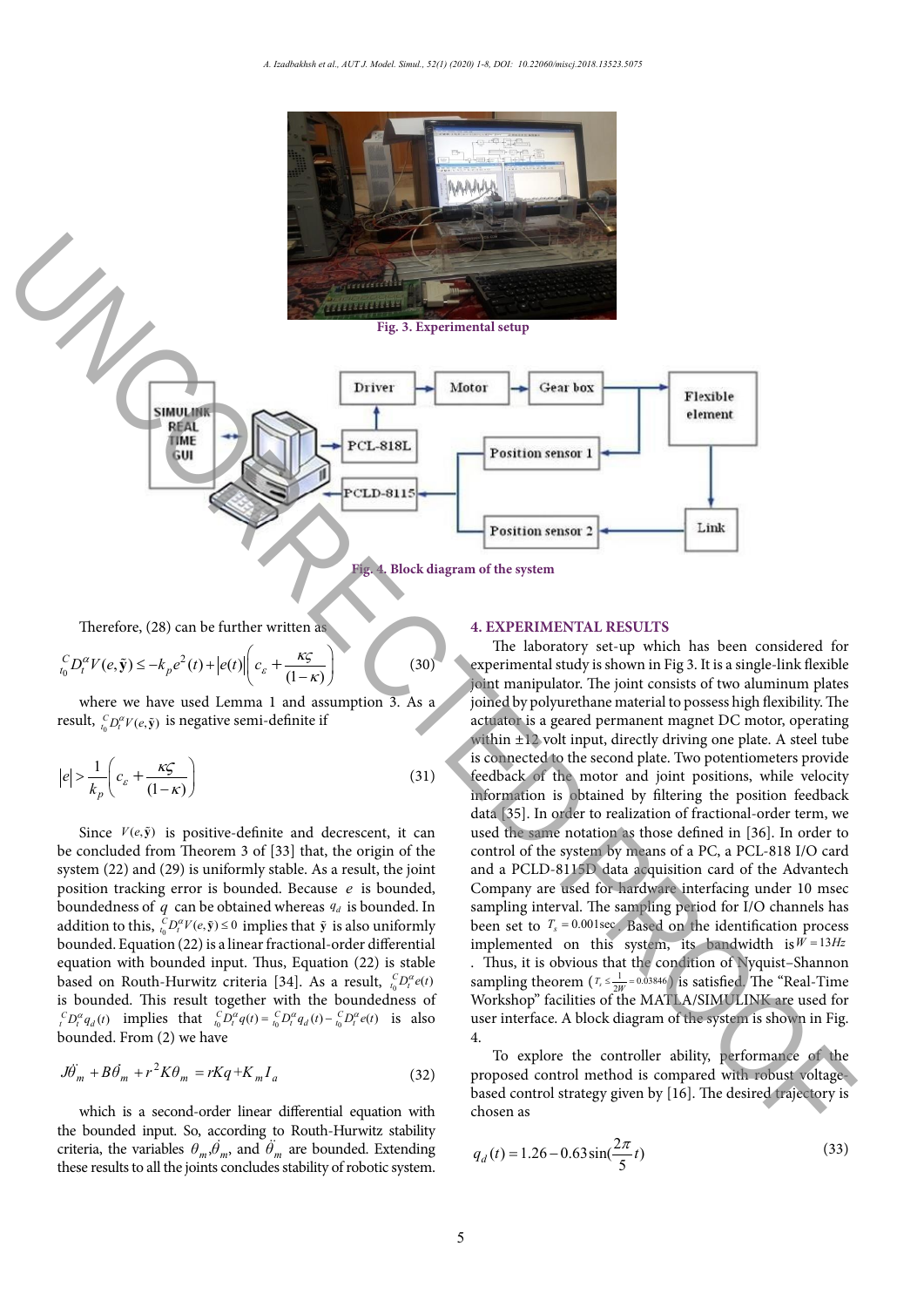The following settings are used for each controller.

1) For the proposed approach, the design parameters are selected as  $k_p = 150$ ,  $\alpha = 0.5$ , and  $Q = 0.5I_{(27)}$ , where  $I_{(•)}$ denotes the identity matrix.

2) For robust control strategy given by [16],  $k_p = 100$ ,  $k_i = 1500$ ,  $k_d = 0.001$ ,  $\beta = 1$ ,  $\varepsilon = 10^{-6}$ , and  $\hat{k}_h = 0.26$ .

Under these settings, experimental results were presented in Figs 5-8. Fig. 5 shows the output tracking performance. As can be seen, the proposed controller obtains suitable performance in tracking of reference trajectory. Joint position tracking errors are shown in Fig. 6. Fig. 7 shows the applied voltage to the actuator. Finally, Fig. 8 shows time evolution of the approximation of  $\ddot{F}$ .

As a more quantitative comparison, the tracking performances are also measured in terms of three different performance indexes [35]: the RMS (root mean score) value of the joint position error on a trip of time *T* defined as



**Fig.6. Norm of the Joint position tracking error**

<sup>0</sup> <sup>5</sup> <sup>10</sup> <sup>15</sup> <sup>20</sup> <sup>25</sup> <sup>30</sup> <sup>0</sup>

Time (s)

the maximum absolute value of the tracking error defined as  $\max\{ |e(t)| \}$ , and integral of the square value (ISV) of the control input that shows the energy consumption.

$$
ISV = \int_0^T u^2(\tau)d\tau
$$
 (35)

The time interval  $5 \le t \le 30$  has been selected to compute these indexes. The results for each performance index are given in Table 1. The results of the first index are nearly the same for two controllers. The best performance for  $\max\{ |e(t)| \}$ is obtained using the fuzzy fractional order control scheme. To confirm it,

notice that the smallest value for the  $\max\{|e(t)|\}$  is obtained by the fuzzy fractional order control scheme. The percentage of improvement is %33.5 with respect to robust control [16]. The best performance for the third index was obtained with the proposed fractional order controller because it has presented the smallest value for ISV; %79.31 improvement with respect to robust control [16].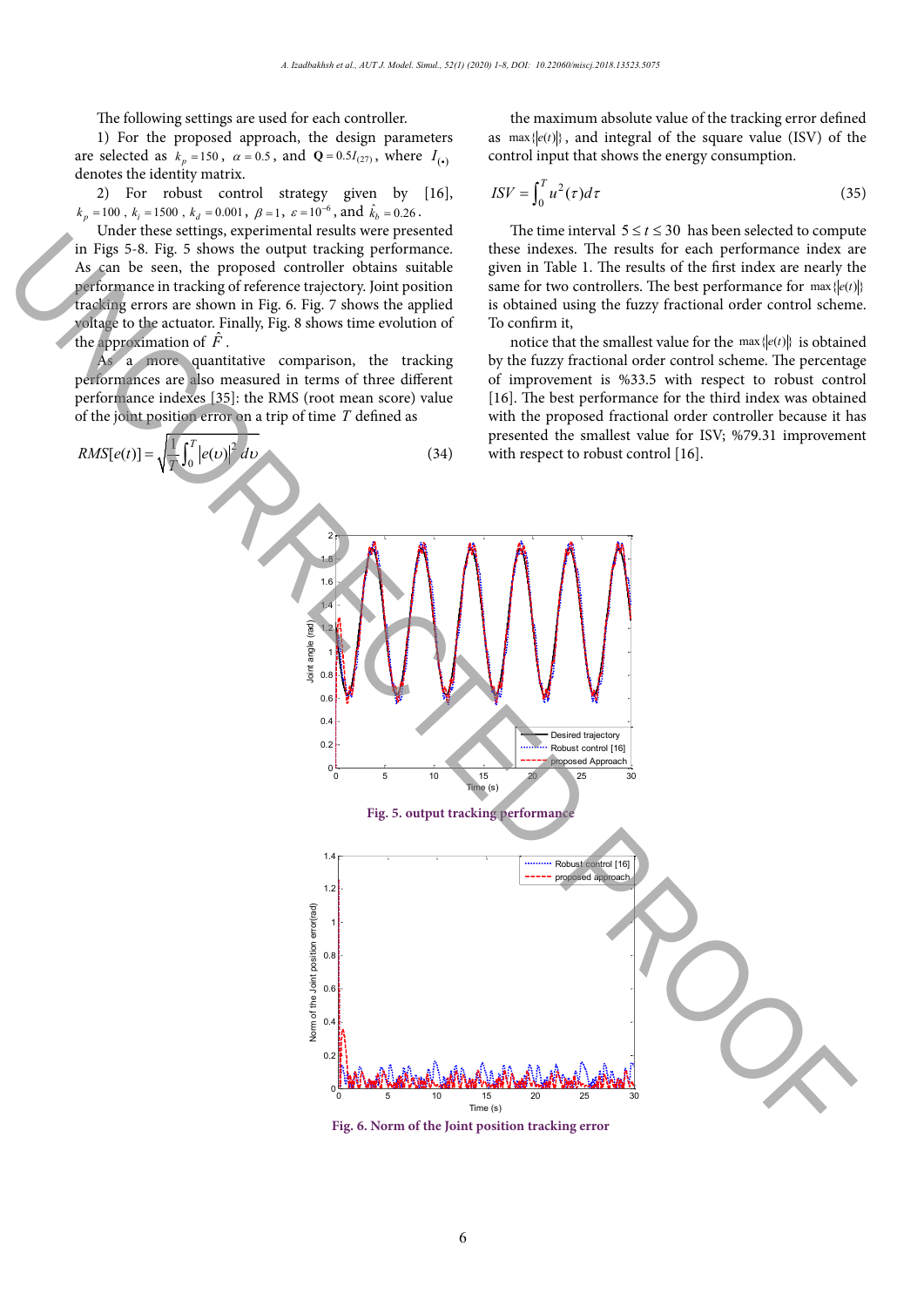

**Fig.8 approximation of** *F*ˆ **Fig. 8. approximation of** *F*ˆ

| index                  | $RMS\{e(t)\}\$ | $\max\{ e(t) \}$ | <b>ISV</b> |
|------------------------|----------------|------------------|------------|
| unit                   | $(\text{rad})$ | rad)             | $(volt)^2$ |
| Robust control<br>[16] | 0.07943        | 0.1639           | 3773       |
| Proposed<br>approach   | 0.06839        | 0.109            | 780.5      |

#### **5. CONCLUSIONS**

In this paper, we have proposed an indirect adaptive fuzzy fractional-order control scheme for electrically driven flexible joint robots. The controller design is not dependent on the dynamics of the actuators and manipulators, thus is a model-free controller. The nonlinearities originated from actuator saturation have also been taken into consideration. Experimental results on a single-link flexible joint electrically driven robot are introduced to illustrate the performance and effectiveness of our approach.

#### **6. REFERENCES**

- [1] Ozgoli,S., and Taghirad, H. D., 2006, "A survey on the control of flexible joint robots". *Asian Journal of Control*, 8 (4), pp. 332-344.
- [2] Jiang, Z. H., Shinohara, K., 2016, "Workspace trajectory tracking control of flexible joint robots based on backstepping method", *In Region 10 Conference (TENCON)*, pp. 3473-3476 (2016).
- [3] Kim, M. J., Chung, W. K., 2015, "Disturbance-observer-based PD control of flexible joint robots for asymptotic convergence", 2015, *IEEE Transactions on Robotics*, 31(6), pp. 1508-1516.
- [4] Ulrich, S., Sasiadek, J. Z., Barkana, I., 2014, "Nonlinear adaptive output feedback control of flexible-joint space manipulators with joint stiffness uncertainties". *Journal of Guidance, Control, and Dynamics.*